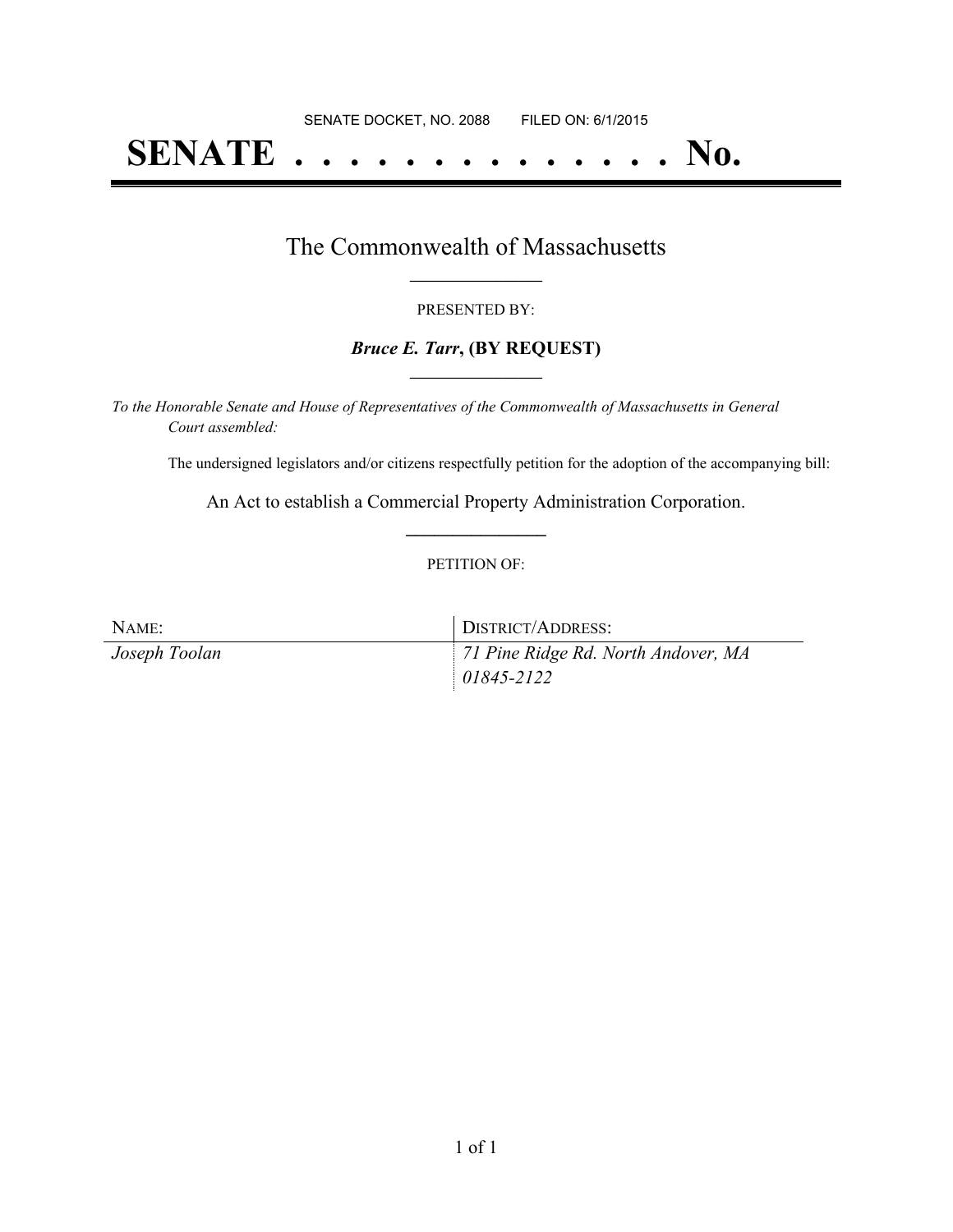## SENATE DOCKET, NO. 2088 FILED ON: 6/1/2015

# **SENATE . . . . . . . . . . . . . . No.**

By Mr. Tarr (by request), a petition (subject to Joint Rule 12) (accompanied by bill, Senate, No. ) of Joseph Toolan for legislation to establish a Commercial Property Administration Corporation. Economic Development and Emerging Technologies.

## The Commonwealth of Massachusetts

**In the One Hundred and Eighty-Ninth General Court (2015-2016) \_\_\_\_\_\_\_\_\_\_\_\_\_\_\_**

**\_\_\_\_\_\_\_\_\_\_\_\_\_\_\_**

An Act to establish a Commercial Property Administration Corporation.

Be it enacted by the Senate and House of Representatives in General Court assembled, and by the authority *of the same, as follows:*

### 1 Emergency Preamble-

### 2 "Whereas, the deferred operation of this act would tend to defeat its purpose, which is

3 forthwith to consolidate time, add protection and resolve expense involved in the administration

4 of private property transfer to the public, therefore, it is hereby declared to be an emergency law,

5 necessary for the immediate preservation of the public convenience."

6 Authorization and appropriation to administer commercial property policy contracts.

7 Section 1-Authority is granted by the General Court of the Commonwealth of

8 Massachusetts to collect contract records of commercial property applications and appropriation

9 transfers administered by the Commissioner of the Commercial Property Administration

10 Corporation.